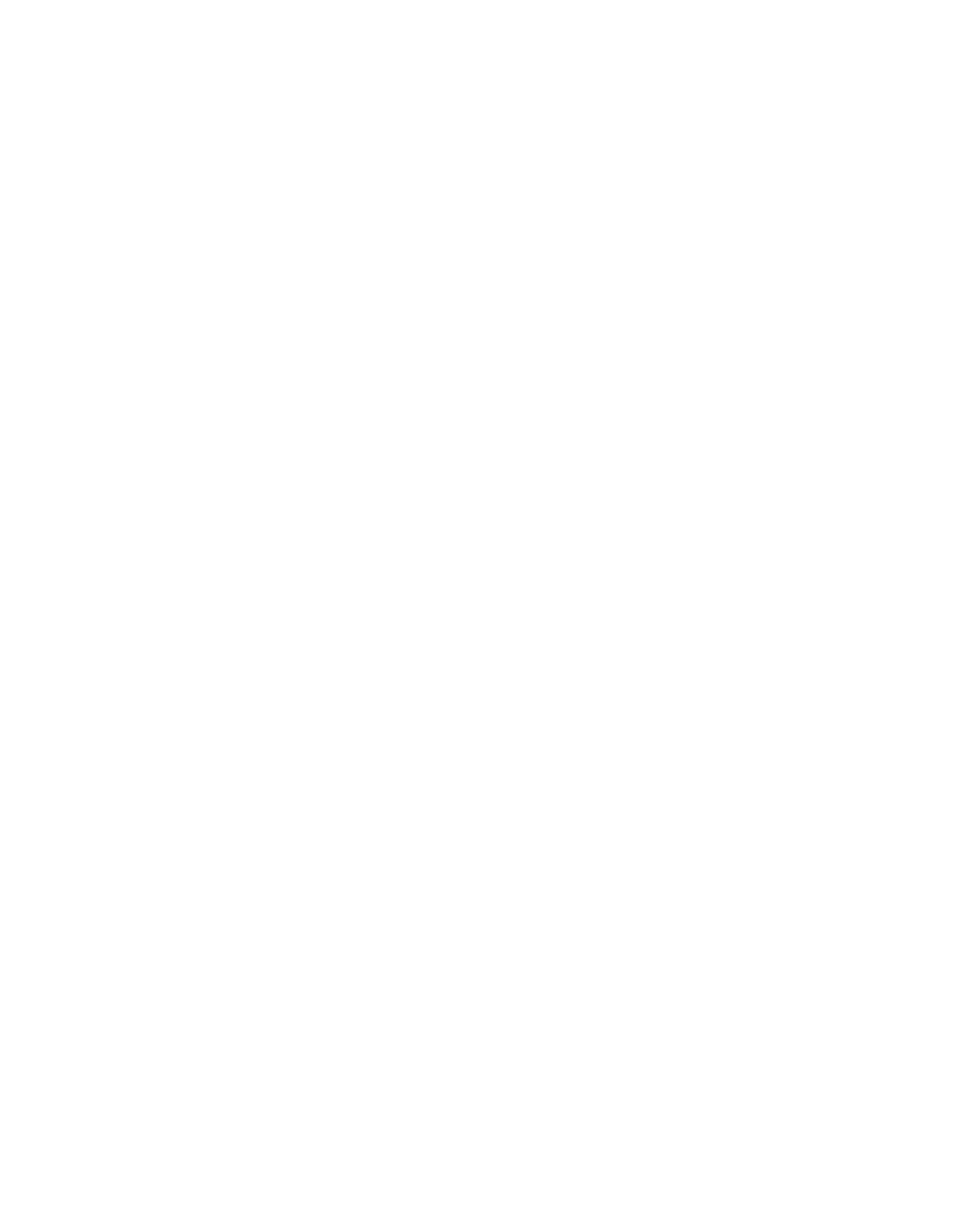# *Background*

The ability to access the Internet is one of the most important factors in the use of computers today. In many forums held on the subject in the Indian Subcontinental region, We have found people questioning the utility of schemes that rely on the Internet. The argument proposed is that there are too few people in the region who have access. In our opinion, this argument is not a good one for deciding on whether or not to start activities in this area. We base this opinion on the fact that resources have seldom affected the spread of a medium in this region. For example, India produces the largest number of films in the world. While it may be argued that in a country that is known for extreme poverty, people would rather spend on food than on films, in reality this is not the case. Films are watched in every corner of India by millions of people irrespective of their social or economic status. In fact one might argue that the virtual world that is offered by films is sometimes the only relief that the poor have from a harsh, and often unbearable, reality.

While telephone connections in India grew from zero to 4 million in 40 years (1950- 1990), cable TV connections grew from zero to 16 million in just six (1990-1996). We would once again propose that this is due to the value perceived in entertainment over other "essential" items. In a study conducted by the Department of Electronics, Government of India, some years ago, it was found that many rural areas ranked a colour TV set as more essential than, say, clean drinking water. Such is the power of media.

Most lay users perceive the Internet as a source of information and entertainment. The cost of acquiring a PC and an Internet connection at home is about Rs. 70,000 (US\$ 1600). In addition there is a recurring cost of the phone bill of about Rs. 10,000 (US\$ 135) every year. In a country where the average annual income is about Rs. 6000, these amounts are not small. The fact that the home PC market is growing at 44% seems to indicate again that the economics of entertainment in the region are not clearly related to incomes.

We would expect that explosive growth in Internet usage would take place in the region, regardless of any other factor.

# *Previous hypotheses and experiments*

One of us (SM) has been working in this area for the last two decades. The idea of unsupervised learning was first pointed out in a paper on the use of diagnostics (debugging) as a learning tool (Mitra, S. and Pawar, R.S., 1982). Of the work done later in this period, two experiments are worth mentioning in the context of this paper. Both experiments were based on a paper (Mitra, S.,1988) where it was suggested that unsupervised use of computers can lead to accelerated learning of skills in children. It is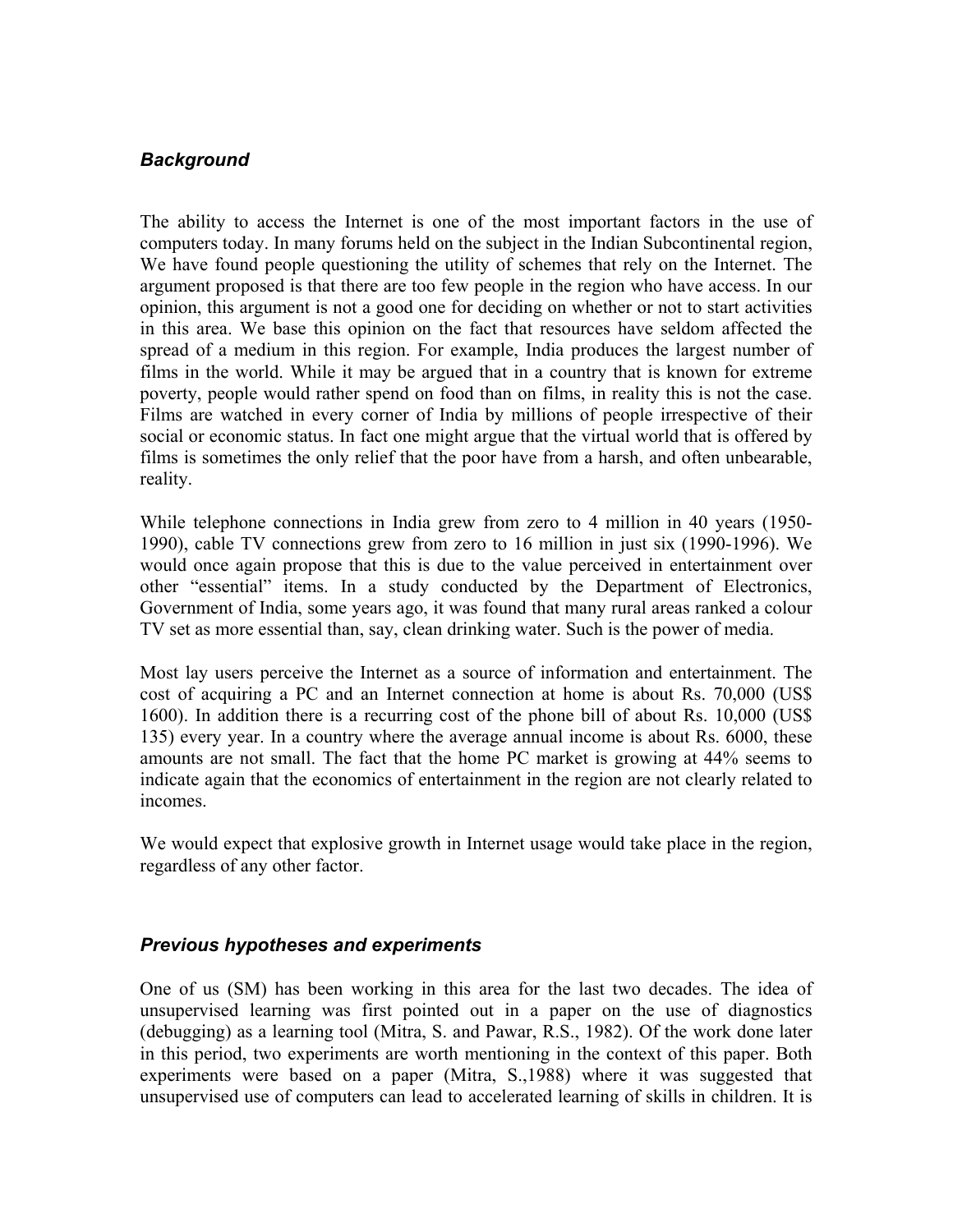now widely felt that children are more adept at modern computing skills than most adults, although they seldom want or get formal education in this area.

The first experiment on the use of computers in rural India was conducted by Marmar Mukhopadhyay in the village of Udang in the state of West Bengal in India (Zielenziger, 1995). Here, a few computers were placed in a school and children allowed to use them after minimal instructions. Word processing, spreadsheets and database management systems were readily learned by both teachers and students who then went on to create a rural resources and healthcare database.

The second experiment was conducted as a set of courses for children in NIIT Limited, an Indian training company with over 150,000 students. These experiments were called LEDA (learning through exploration, discovery and adventure) and were based on a publication (Ahuja et al, 1995). The structured use of computer games for meeting learning objectives was the key strategy. Once again, it was observed over a period of four years that skill training would happen automatically in children given enough access and motivating content.

In what follows, we will define a computer literate child as one who can:

- 1. Turn a PC on
- 2. Use MS Paint to create a designated picture
- 3. Move objects using folders, shortcuts, cut-and-paste, drag-and-drop, copy and delete methods.
- 4. Move from one web page to another and back.
- 5. Send and receive e-mail through a PC that is pre-configured to do so.

We will then attempt to study the development of such literacy in learners with access to adequate resources.

# *Theoretical basis*

The world of education is coming up with new movements, frameworks and theories to explain how learning occurs or how it should be conducted. Each has passionate supporters and detractors who debate on the effectiveness and inherent appropriateness of one over the other.

Broadly, however, almost all teaching-learning interactions can be classified as one of the following:

- Those where the teacher or external resource determines the learning content and methodology.
- Those where the teacher or external resource determines the learning, in consultation with the learners.
- Those where the learners determine their own learning outcomes and how they will go about it.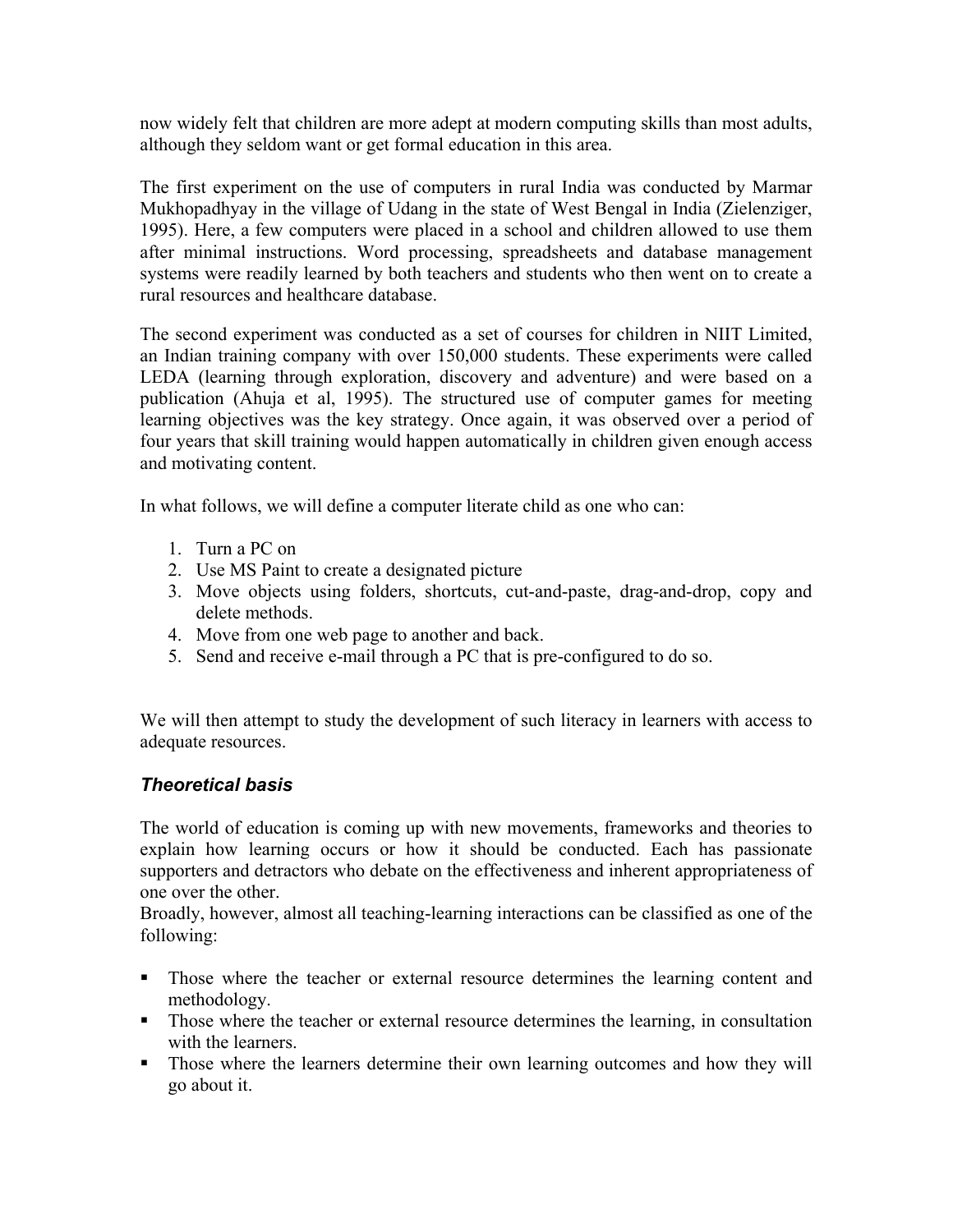The last of these encompasses theories such as Piagetian, situated cognition and constructivism.

Constructivism theory talks about cognitive growth and learning. This theory has gained many adherents in recent years (c.f. Forman & Pufall, 1988; Newman, Griffin, and Cole, 1989; Piaget, 1973; Resnick, 1989;Vygotsky, 1978).

One of the foundational premises is that children actively construct their knowledge rather than simply absorbing ideas spoken at them by teachers. It posits that children actually invent their ideas. They assimilate new information to simple, pre-existing notions, and modify their understanding in light of new data. In the process, their ideas gain in complexity and power, and with appropriate support they develop critical insight into how they think and what they know about the world.

The two specific features of this philosophy borrowed from research in child development, is that play and experimentation are valuable forms of learning (c.f. Daiute, 1989; Garvey,1977; Herron & Sutton-Smith, 1971). Play involves the consideration of novel combinations of ideas. It is a form of mental exploration in which children create, reflect on, and work out their understanding.

Both play and exploration are self-structured and self-motivated processes of learning.

Another growing body of research on collaborative or cooperative learning has demonstrated the benefits of children working with other children in collective learning efforts (Johnson, Maruyama, Johnson,Nelson, & Skon, 1981; Rysavy & Sales, 1991). When children collaborate, they share the process of constructing their ideas, instead of simply labouring individually.

The educational application of the above theories lie in creating curricula that matches and also challenges children's understanding, fostering further growth and development of the mind.

# *Objectives of the present experiment*

The present experiment was conducted to find out whether:

- 1. Potential users will use a PC based outdoor Internet kiosk in India without any **instruction**
- 2. A PC based Internet kiosk can operate without supervision in an outdoor location in India.

### *Location and construction of an outdoor kiosk*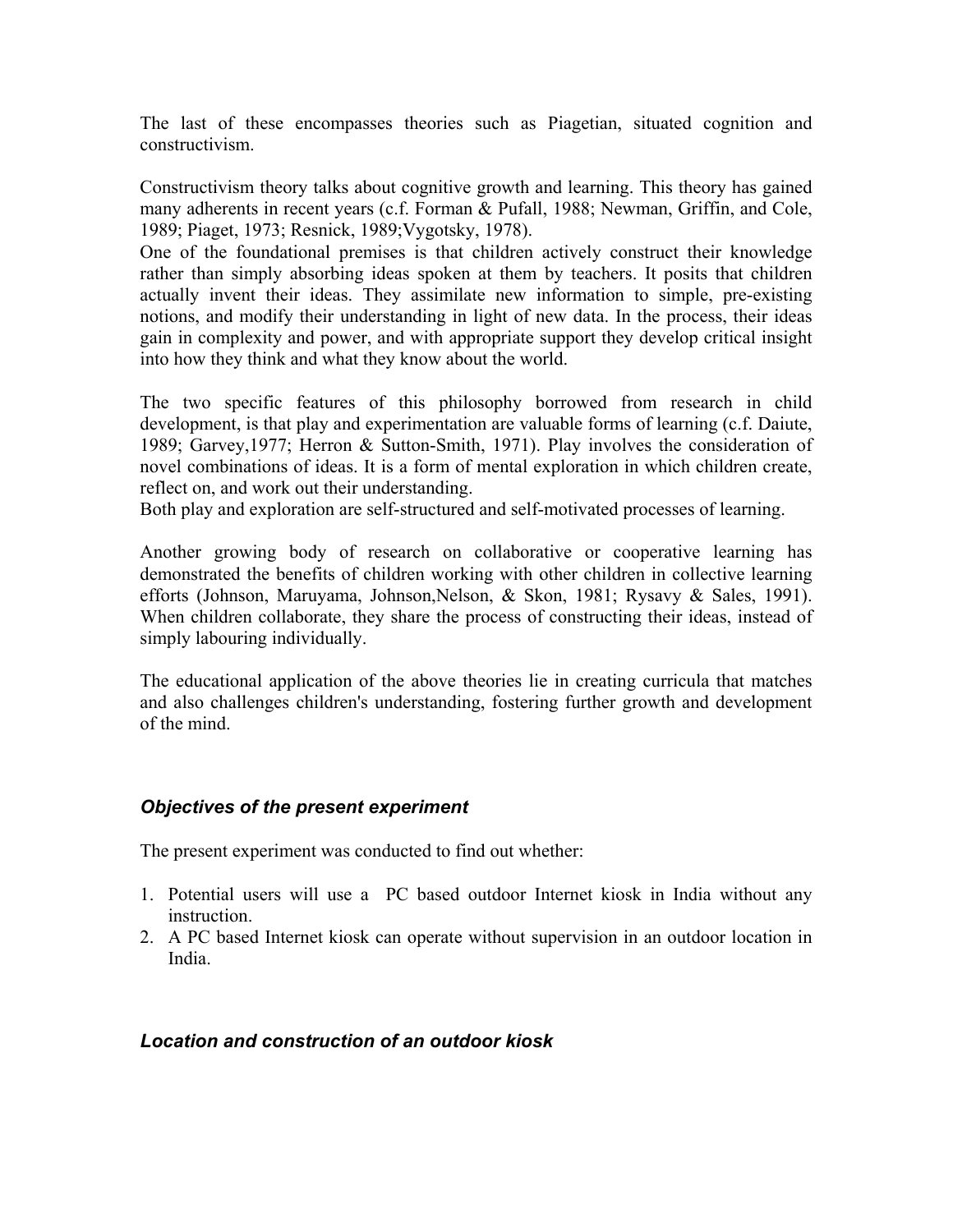An outdoor kiosk was constructed such that it could be accessed from outside the boundary wall of our office in New Delhi. The headquarters of NIIT Limited is situated in Kalkaji in the extreme south of the city. The office is bordered by a slum, as is the case in many Indian cities. The slum contains a large number of children of all ages (0-18), most of whom do not go to school. The few who do go to government schools of very poor quality (that is, low resources, low teacher or student motivation, poor curriculum and general lack of interest). None are particularly familiar with the English language.

The kiosk was constructed such that a monitor was visible through a glass plate built into a wall. A touch pad was also built into the wall (see photo 1). The PC driving the monitor



*Photo1: Children examining the kiosk on the first day.* 

was on the other side of the wall in a brick enclosure (see photo 2). The PC used was based on a Pentium, 266 Mhz chip with 64Mb of RAM, suitable hard disk, a true colour display and an Ethernet card. It was connected to NIIT's internal network of 1200 PC's using the Windows NT operating system. The kiosk had access to the Internet through a dedicated 2Mbps connection to a service provider.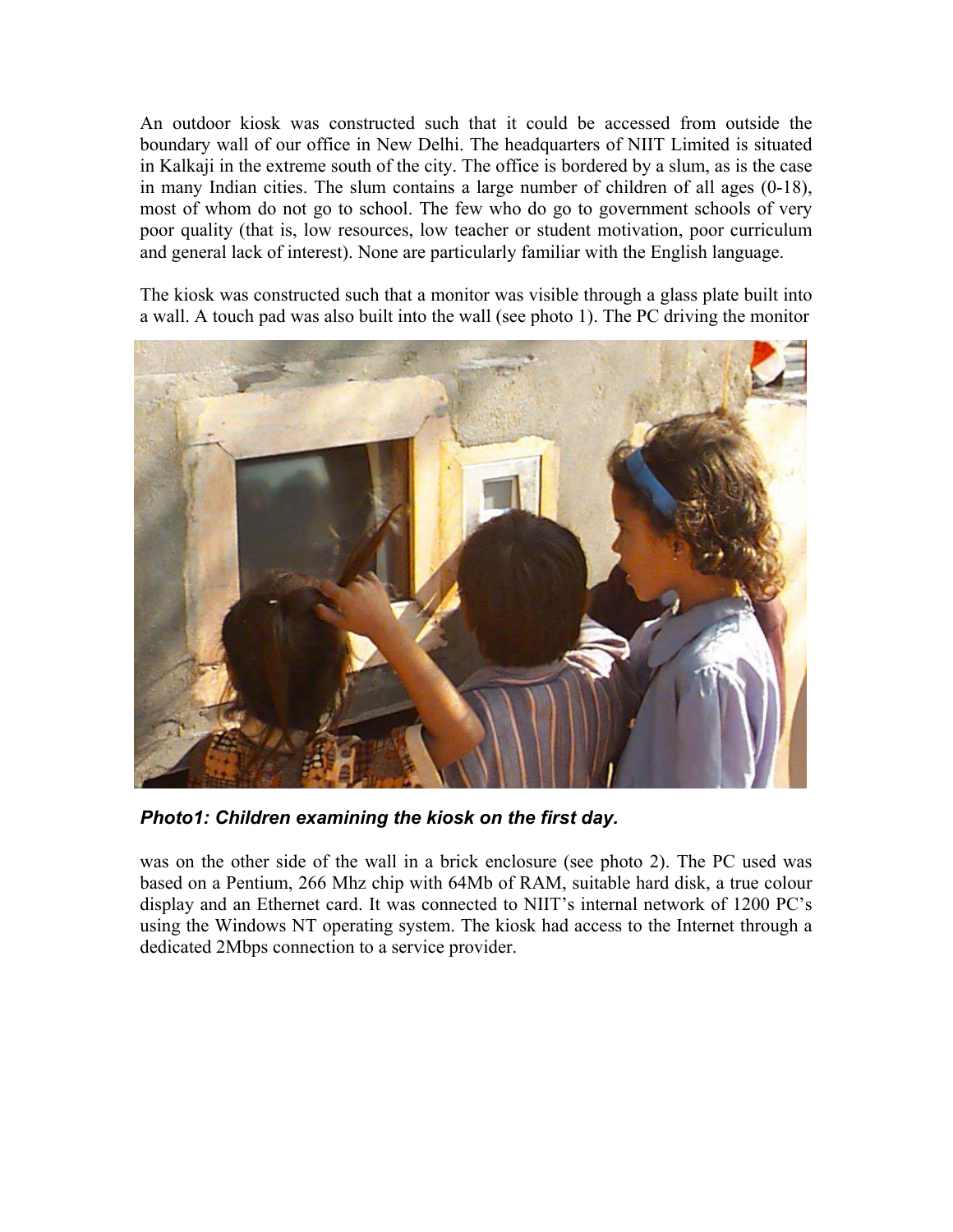

*Photo2: Construction of the kiosk housing on the office side of the wall.* 

# *Observations*

The kiosk was made operational on the  $26<sup>th</sup>$  of January, 1999. It was turned on without any announcement or instruction. A video camera was placed on a tree near the kiosk in order to record activity near the kiosk. Activity on the CPU was monitored from another PC on the network. This enabled the kiosk to be monitored and, if necessary, controlled from within the office. One of us (VR) would monitor activity through the day and take notes or other actions when necessary. What follows is extracted from his diary, with comments added when necessary.

# **Jan 18th**

In a meeting, the date for Implementing the Internet kiosk was decided – Jan 26<sup>th</sup> 1999 *We would review the status of the project on Jan 25th*

*This kiosk had to be made in the wall of NIIT – in such a place that the people can access the kiosk with out any fear/ hesitation. Therefore the wall (about 25 feet from the colony's first house) was chosen and the "brick kiosk" came into existence. Just before the construction started, we wanted to take the people of the colony into confidence – that a 'kiosk' was being put up for their benefit.*

I don't think they quite understood what we wanted to do. As long as it did not take up their space, they did not really care.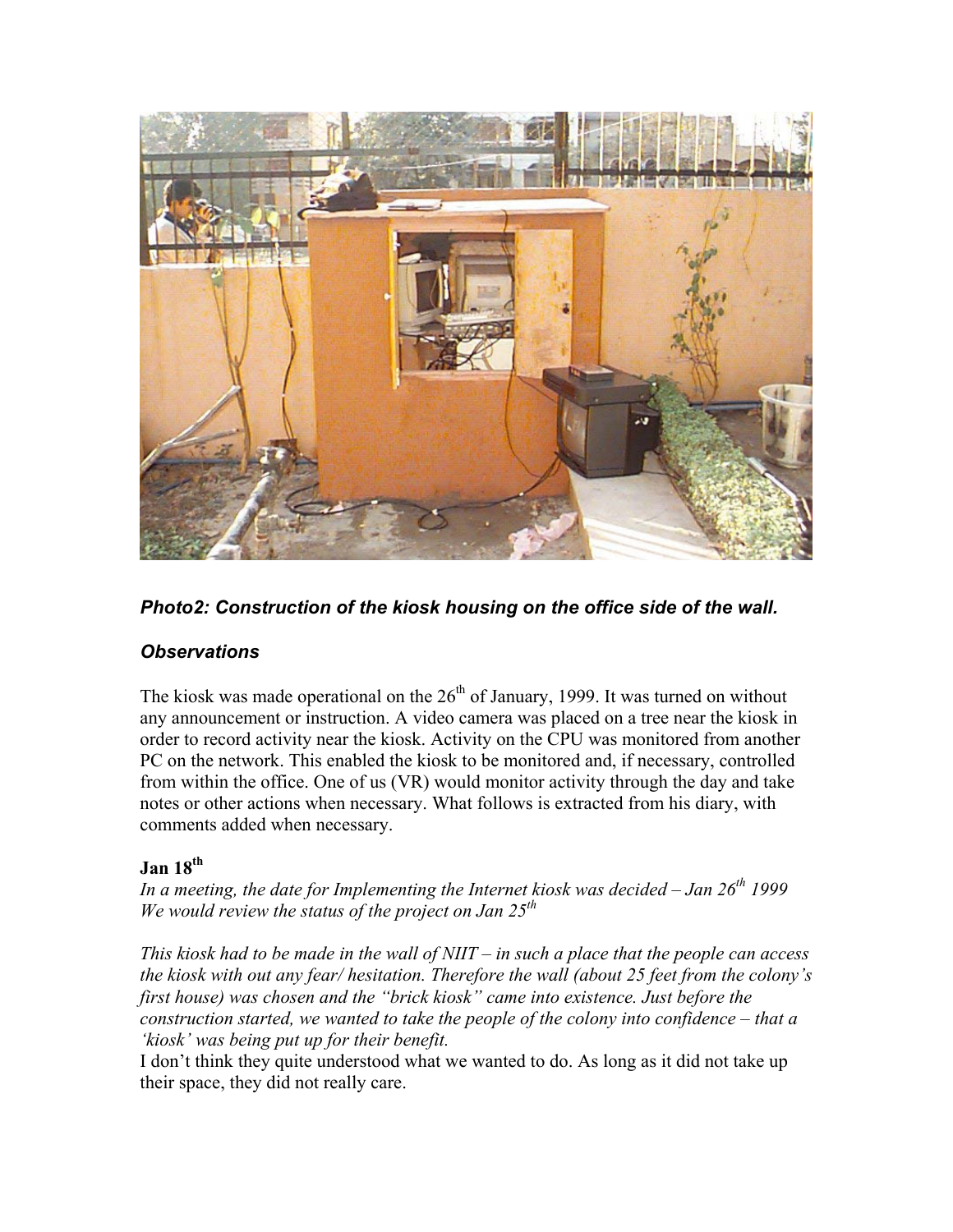### **Jan 26th 1999**

*Installed the kiosk by 1:00 PM Lot of enthusiasm in the people… as to what it is… why is it being put up here Most of the kids thought it was a video game being put up for free* 

*few questions the kids asked* 

 *Is it a video game? What is a computer? How will we be benefited? …But we don't know how to operate the computer!! Who will take care of the computer (security etc.)? (Asked by the elders)* 

None of the questions were answered with any instructional sentence. We gave general answers such as "It's a fun machine".

*The kiosk was turned onl with www.altavista.com as the home site for them to play with and "NO INSTRUCTION " was the key instruction to us. As of now keyboard access was not given.* 

*The only instruction (not given deliberately) was the final testing of the system with the 'Touch Pad' – the pointing device provided.* 

*Among the first users were the little boys from the colony of the age 6-12*  Initial response to the system was to generally fiddle around with the touch pad... and *since the pointer moves with that – they found it interesting.* 

*The next thing that they learned (don't know how – may be accidentally) was to "click" form the touch pad itself.* 

*Later they came to know what exactly is "Clickable" on the screen – as the pointer changes, from an arrow to a hand shape, when it is on some link* 

*The next thing they could relate to their knowledge was the "channels" icon on the browser. As overheard, "go to channels.. there must be TV", and similar expressions. Then someone simply tried and reached the channels icon and managed* 

It is important to note that they learned to manipulate and click the mouse in a few hours.

# **Feb 1st**

*Launched the kiosk with WIN NT so that more security could be provided to the internal network.* 

*The enthusiasm in the kids is still high and they are trying various things with the system.* 

*Next2-3days went the same way…. People trying to do various things – opening the 'start menu', opening new windows, opening the 'my computer' from the desk – opening the other applications…*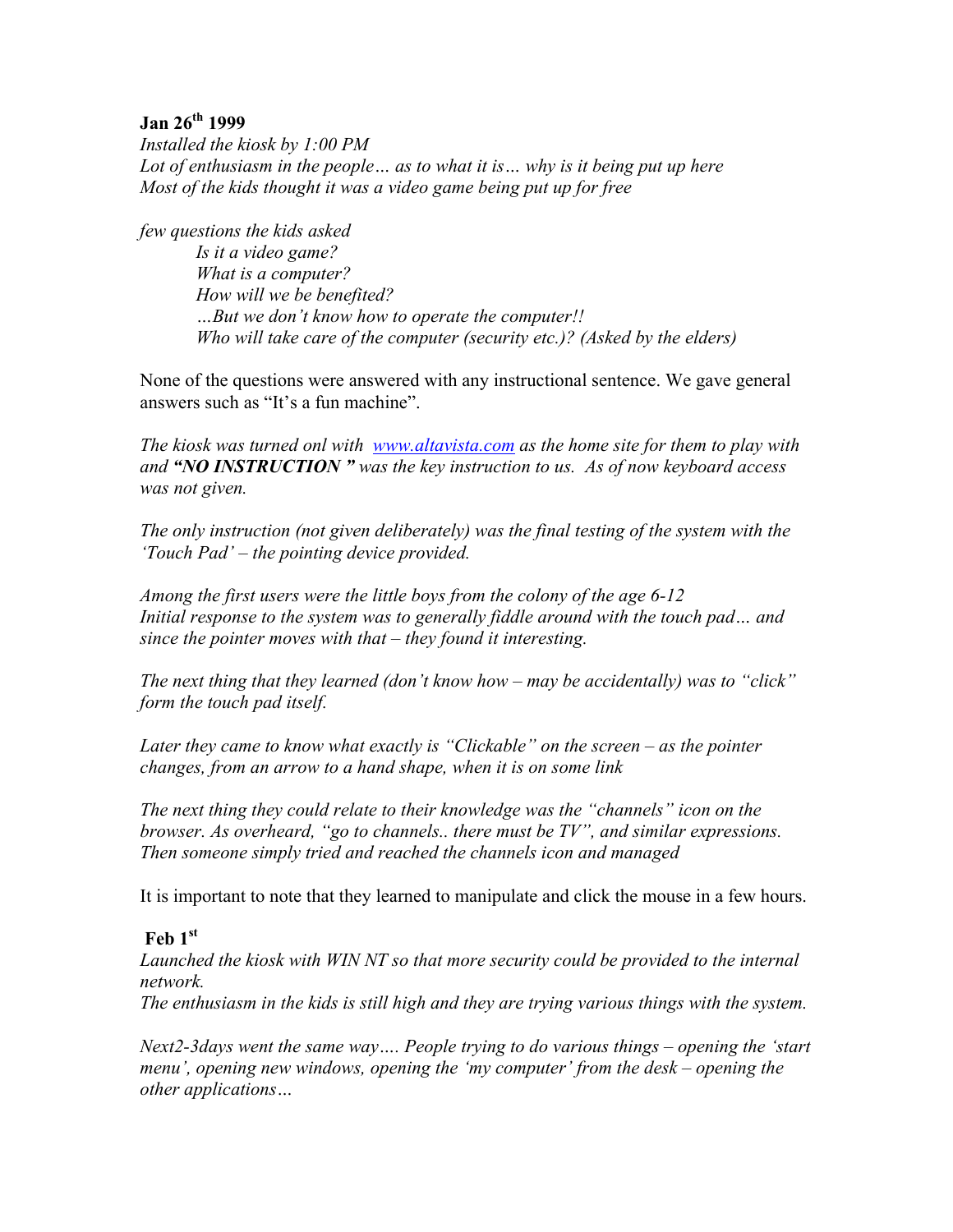

**Photo 3: Children teaching each other.**

# **Feb 4th 1999**

*We found that one of the slum dwellers is computer literate – Sanjay Chowdhary is a BA 2nd year student from the Correspondence College of the University of Delhi. He has done a basic course on computers from IGNOU (The Indira Gandhi National Open University). Since he is the only one who knows computers in the colony , all kids give him great respect. He has been found teaching them how to operate the touch pad (the pointing device).* 

It must be realised that the "intervention" here is situational. The children found the best resource they could.

# **Feb 5th and 6th**

*People have tried and learned to "shut down" the PC. Most of my time went into rebooting the PC physically. Tired of this I had to change the registry settings in order to stop them from shutting down the PC.* 

# **Feb 10th 1999**

*In the morning removed some 200 shortcuts from the desktop.*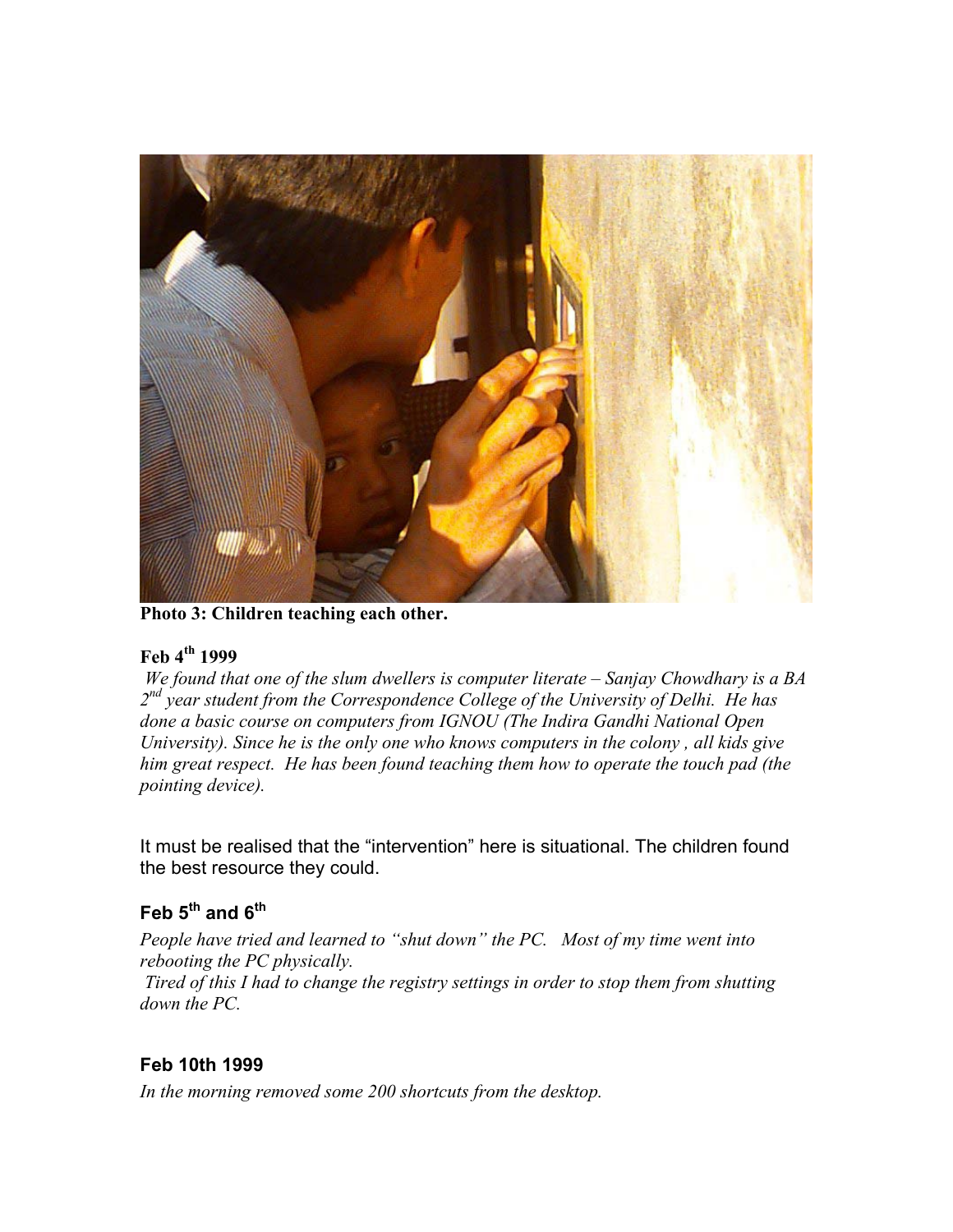Later in the day removed some 850 shortcut objects form the desktop... this shows that *someone is really finding it interesting to create these shortcuts. The most liked/ visited site are - disneyblast.com , MTVonline, Applications – calculator, paint and chat (though they cannot do much with chat because they have not been provided with the keyboard*. *But without any doubts the most liked is the 'paint' application. They are trying to do things with it. There is no instruction given to them till date.* 

*We spoke to the people of the colony today in order to find out their views about the Kiosk. In the day only the ladies are at home. They had some reservations about using the computer. " we don't know the language", "we don't know how to operate it", and an elderly woman said, "yeh daal roti dega kya*"(will this give us food?*). We tried to persuade them to use it. Asked them to try and use it in front of us. There seemed to be much hesitation in this too.* 

#### *We have decided to keep it open 24 hours*

The adult women never went anywhere near the PC even until the writing of this article (March, 18, 1999).

### **Feb 11th 1999**

*The PC was shut down by the guards at around 11:00 PM as nobody was using it. So opening it 24 hours will not make much of difference !!* 

*The first thing in the morning we saw "clock.exe" running on the desktop. A number of other windows were also open.* 

*At around 1:00 PM we again found lot of new folders on the desktop. This could be handy work of 'a school student or a group of them, who have learned to create a new folder, and are enjoying it. !!* 

### **Feb 12th 1999**

*During the routine health check-up of the PC, I discovered that someone had changed the "WINNT256.bmp" – the startup screen for WINNT.* 

*Though the Hindi paper site – www.naidunia.com invoked some interest as they wanted to see their horoscope for the day (these were kids of age 10-12 years), yet I notice that some of them were more keen on using the PAINT application. 12:00PM – just now observed - someone has actually learned maximizing and minimizing windows.*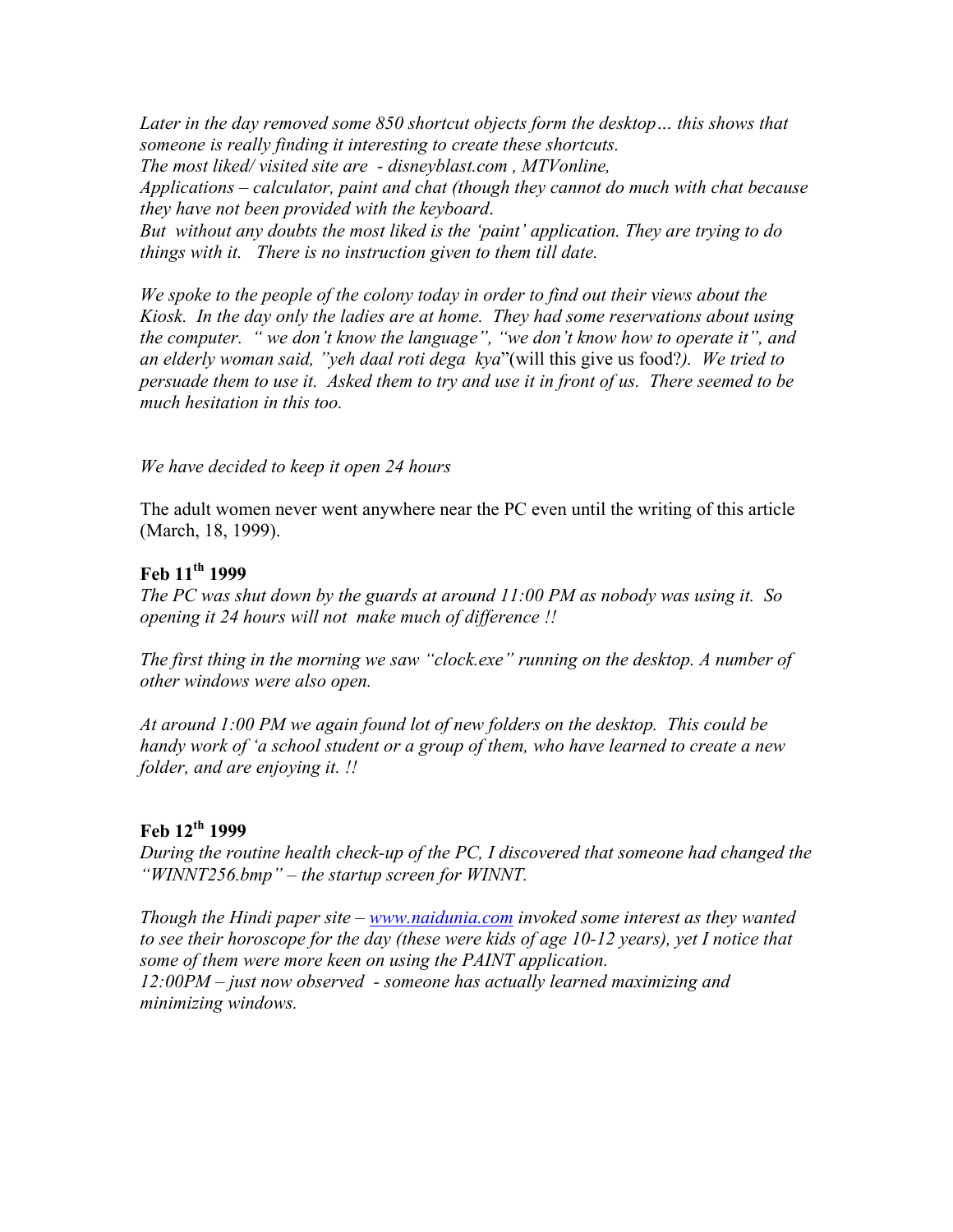

# **Photo 4: A picture created by the children**

# **Feb 15th 1999**

*Noticed in the morning that someone had managed to change the Internet home page option, from www.naidunia.com to www.webevents.microsoft.com Also someone figured out to change the wallpaper setting, as one can change the wallpaper to any Internet picture.*

# *Discussion*

Our observations indicate that these underprivileged children, without any planned instructional intervention, achieved a certain level of computer literacy, as defined previously. They were able to self-instruct and to obtain help from the environment when required. In the author's opinion, this is a common phenomenon among urban children. Indeed, most urban parents who have made a computer available to their children tend to marvel at the speed with which their children are able to master (in the parent's opinion) the "complexities" of computing. They often tend to wonder if their children are "gifted". The authors have had many occasions to interact with such parents and children. The present experiment seems to suggest that a similar phenomenon may happen in the case of underprivileged children with little or no formal education.

We realise that the work described above is not a controlled experiment. It is a set of qualitative observations about the changes in a societal group caused by a (controlled) change in the environment, namely, the introduction of an Internet kiosk. It is in this sense that we use the word "experiment" in what follows.

Following is a list of our key observations from this experiment:

- 1. Once available, the kiosk was used immediately by children (about 5 to 16 years old). These children had a very limited understanding of the English alphabet and could not speak the language.
- 2. Children learnt basic operations of the PC for browsing and drawing within a few days.
- 3. Adults, both men and women did not make any attempt to learn or use the kiosk.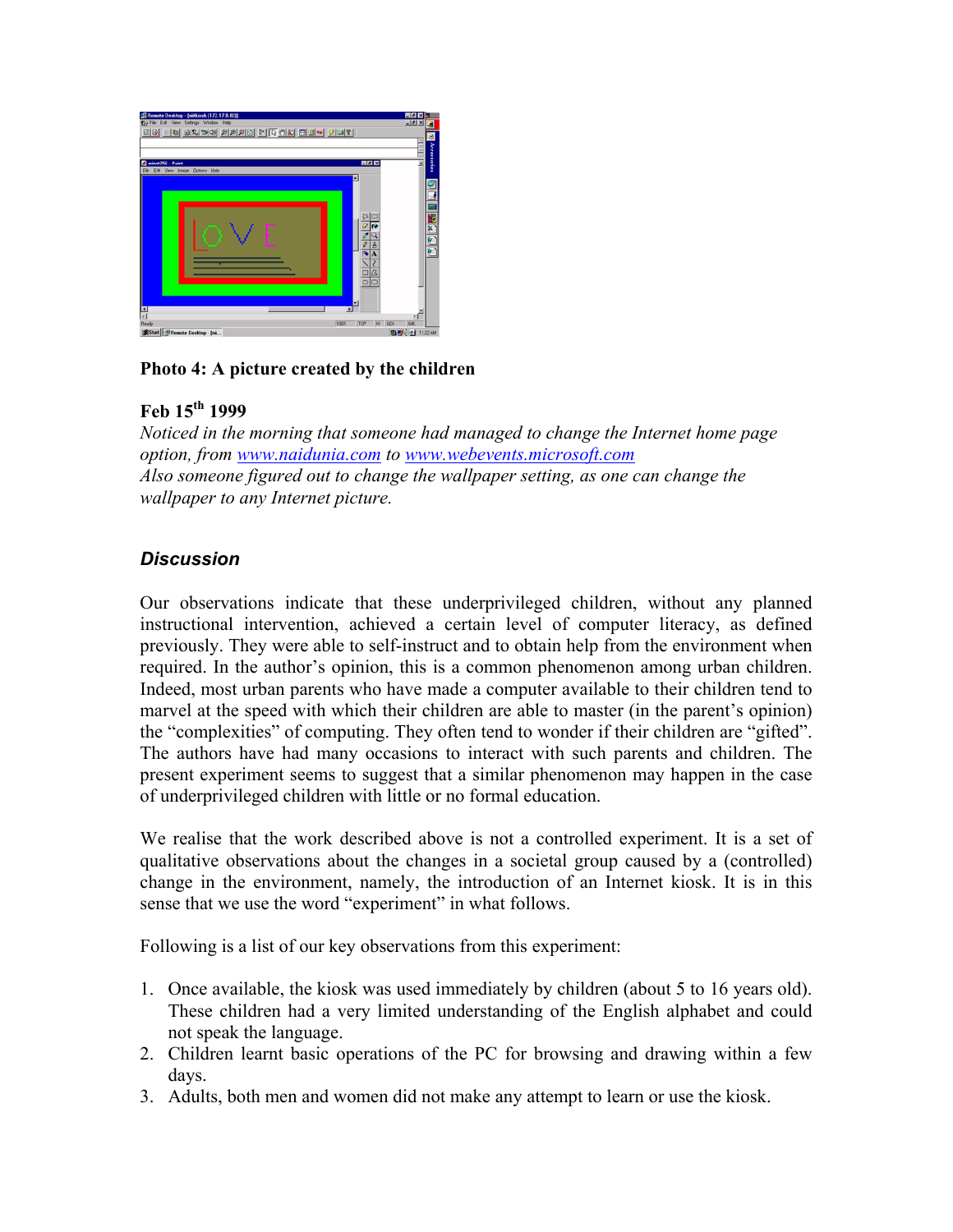- 4. MS paint and Internet explorer were the most commonly used applications
- 5. Children formed impromptu classes to teach one another,
- 6. Children invented their own vocabulary to define terms on the computer, for example, "sui" (needle) for the cursor, "channels" for websites and "damru" (Shiva's drum) for the hourglass (busy) symbol.
- 7. Within a month of interaction, children were able to discover and use features such as new folder creation, cutting and pasting, shortcuts, moving/resizing windows and using MS Word to create short messages even without a keyboard.
- 8. Children were strongly opposed to the idea of removing the kiosk
- 9. Parents felt that while they could not learn the operation of the kiosk or did not see its need, they felt that it was very good for the children.

However, it is imperative to repeat such experiments in other locations before one can generalise from these observations or come to any conclusion regarding the educational benefits of such a minimally invasive method.

The Kalkaji kiosk continues to be operational (February, 2000) and about eighty children use it. We were able to evolve an engineering design for a kiosk that would operate with negligible maintenance and without air conditioning in tropical environments. Their usage varies from activities around painting and music, to browsing and attempting to build a web site.

We were able to repeat this experiment in two other locations in the period from May 1999 to February, 2000, when the final version of this paper was written.

An Internet kiosk identical to the one described above was constructed in the town of Shivpuri, state of Madhya Pradesh, in central India. Shivpuri is a rural town with very little computer usage in any segment of society. The kiosk was made operational for three months (May to July, 1999) with a dial-up Internet connection. Our observations were nearly identical to those obtained in the first experiment and are reported elsewhere (Mitra, S., 2000).

The third location was in the village of Madantusi, in the district called Harchandpur, about 60 kilometres from the city of Lucknow in northern India. This was a purely rural location with one small school containing about 70 children. There are no computers in the village and no one had seen one. One of us (SM) installed a notebook PC (working on batteries and without an Internet connection) running the Windows '98 operating system, in a classroom and left it there for an hour. The children were found looking at digital images of various places in the world, and playing music files, at the end of the period. We hope to repeat the experiment later in a more controlled manner.

# *The learning process in a minimally invasive environment*

Certain common observations from the experiments reported above suggest the following learning process when children self-instruct each other in computer usage: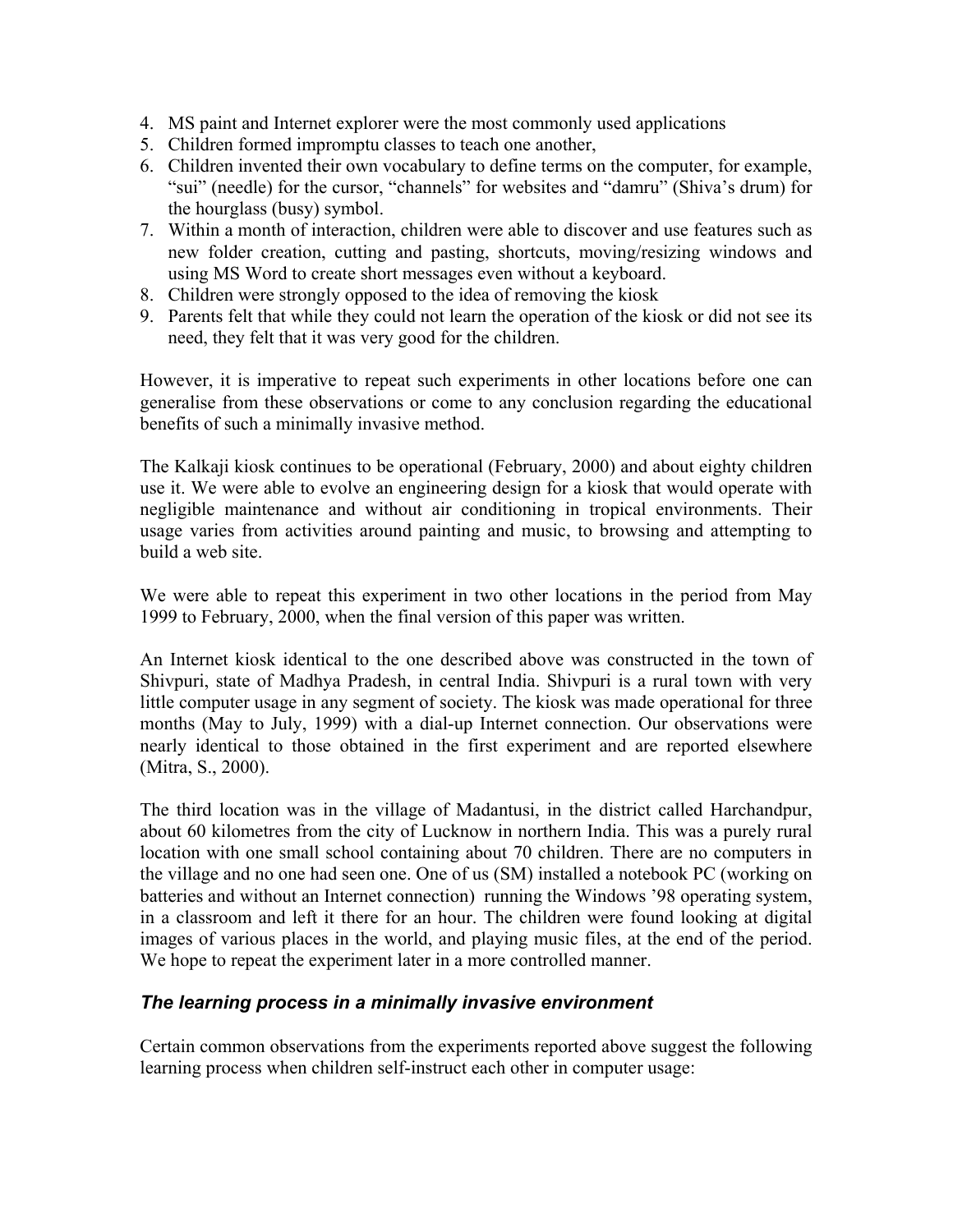- 1. One child explores randomly in the GUI (Graphical User Interface) environment, others watch until an accidental discovery is made. For example, when they find that the cursor changes to a hand shape at certain places on the screen.
- 2. Several children repeat the discovery for themselves by requesting the first child to let them do so.
- 3. While in step 2, one of more children make more accidental or incidental discoveries.
- 4. All the children repeat all the discoveries made and, in the process, make more discoveries and start to create a vocabulary to describe their experience.
- 5. The vocabulary encourages them to perceive generalisations ("when you right click on a hand shaped cursor, it changes to the hourglass shape for a while and a new page comes up").
- 6. They memorise entire procedures for doing something, for example, how to open a painting program and retrieve a saved picture. They teach each other shorter procedures for doing the same thing, whenever one of them finds a new, shorter, procedure.
- 7. The group divides itself into the "knows" and the "know nots", much as they did into "haves" and "have nots" in the past. However, they realise that a child that knows will part with that knowledge in return for friendship and exchange as opposed to ownership of physical things where they could use force to get what they did not have.
- 8. A stage is reached when no further discoveries are made and the children occupy themselves with practising what they have already learned. At this point intervention is required to introduce a new "seed" discovery ("did you know that computers can play music? Here let me play a song for you"). Usually, a spiral of discoveries follow and another self instructional cycle begins.

# *Conclusions*

While it is difficult to draw specific conclusions from a few (observational) experiments of this nature, we felt that the following hypotheses and future action plans can be formulated from the observations reported above:

- 1. It is possible to design PC kiosks that can operate outdoors in tropical climates. Such kiosks would have to be protected against heat, temperature, dust, humidity and possible vandalism. Schemes for remote monitoring and maintenance of software would have to be designed.
- 2. Wireless connectivity with the Internet would need to be devised for kiosks in other areas that are not physically close to organisations with Internet access.
- 3. Several experiments need to be conducted in different areas to investigate whether self-learning will occur uniformly among disadvantaged children.
- 4. Other experiments will need to be designed to investigate the effects of instructional intervention at selected points of the learning cycle.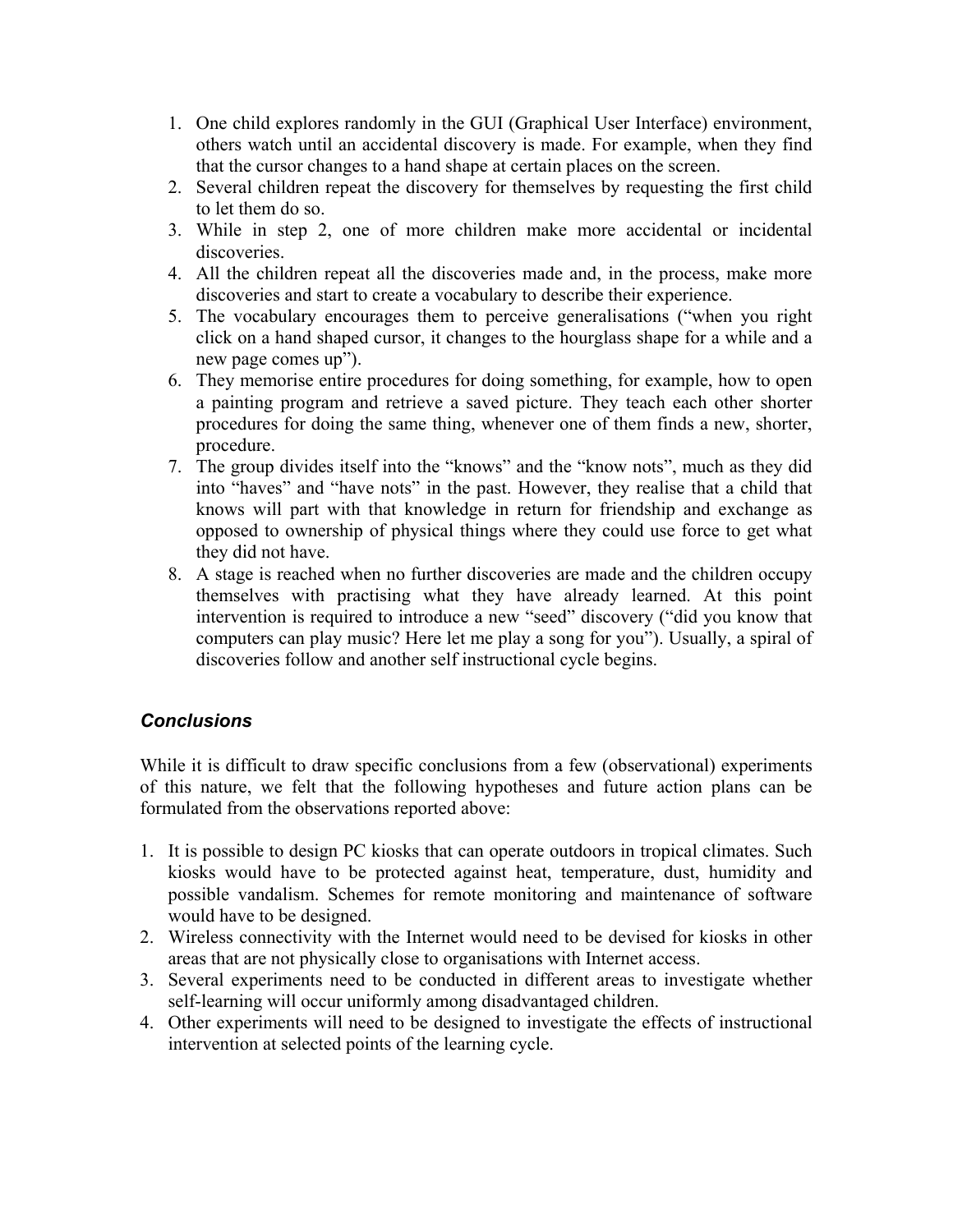# *References*

- 1. Ahuja, R., Mitra, S., Kumar, R., Singh, M., Education through Digital Entertainment A Structured Approach, , Proc. XXX Ann. Conv. Of CSI, Tata McGraw Hill, New Delhi, pp 187-194 (1995).
- 2. Brown 1996: Roberts A Brown, The Case for Linear Instruction Design and Development: A commentary on Models, Challenges and Myths, Edducational Technology Vol XXXVI No. 2 Mar-Apr 1996 pp. 5-23
- 3. Collins, A. (1990). The role of computer technology in restructuring schools. In K. Sheingold & M.S. Tucker (Eds.), Restructuring for learning with technology, p.29-46. NY: Center for Technology in Education, Bank Street College and the National Center on Education and the Economy.
- . 4. Collins, A., Hawkins, J., & Frederiksen, J. R. (1991). Three different views of students: The role of technology in assessing student performance (Technical Report No. 12). New York, NY: Center for Technology in Education, Bank Street College of Education.
- 5. Daiute, C. (1989). Play as thought: thinking strategies of young writers. Harvard Educational Review, 59(1), 1-23
- 6. David, J.L. (1990). Restructuring and technology: Partners in change.In K. Sheingold & M.S. Tucker (Eds.), Restructuring for learning with technology, p.75-89. NY: Center for Technology in Education at Bank Street College and the National Center on Education and the Economy.
- 7. Dede, C. Imaging technology's role in structuring for learning. In K.Sheingold & M.S. Tucker (Eds.), Restructuring for learning with technology, p.49-72. NY: Center for Technology in Education, Bank Street College and the National Center on Education and the Economy.
- 8. Forman, G., & Pufall, P. B. (Eds.). (1988). Constructivism in the computer age. Hillsdale, NJ: Lawrence Erlbaum Associates, Publishers.
- 9. Frederiksen, J. R., & Collins, A. (1990). A systems approach to educational testing (Technical Report No. 2). New York, NY: Center for Technology in Education, Bank Street College of Education.Garvey, C. (1977). Play. Cambridge, MA: Harvard University Press. Johnson, D. W., Maruyama, G., Johnson, R., Nelson, D., & Skon, L. (1981).
- 10. Kolderie, T. (1990). How structural change can speed the introduction of technology. In K. Sheingold  $\&$  M.S. Tucker (Eds.), Restructuring for learning with technology, p.91- 103. NY: Center for Technology in Education at Bank Street College and the National Center on Education and the Economy.
- 11. Mitra, S. and Pawar, R.S., Diagnostic Computer-Assisted-Instruction, a methodology for the teaching of computer languages. Sixth Western Educational Computing Conf., Nov. 1982, San Diego, USA.
- 12. Mitra, S., A computer assisted learning strategy for computer literacy programmes., presented at the Annual Convention of the All-India Association for Educational Technology, December 1988, Goa, India.
- 13. Mitra, S., Minimally Invasive Education and Mass Computer Literacy, CRIDALA 2000, June 20, 2000, Hong Kong. (to be presented).